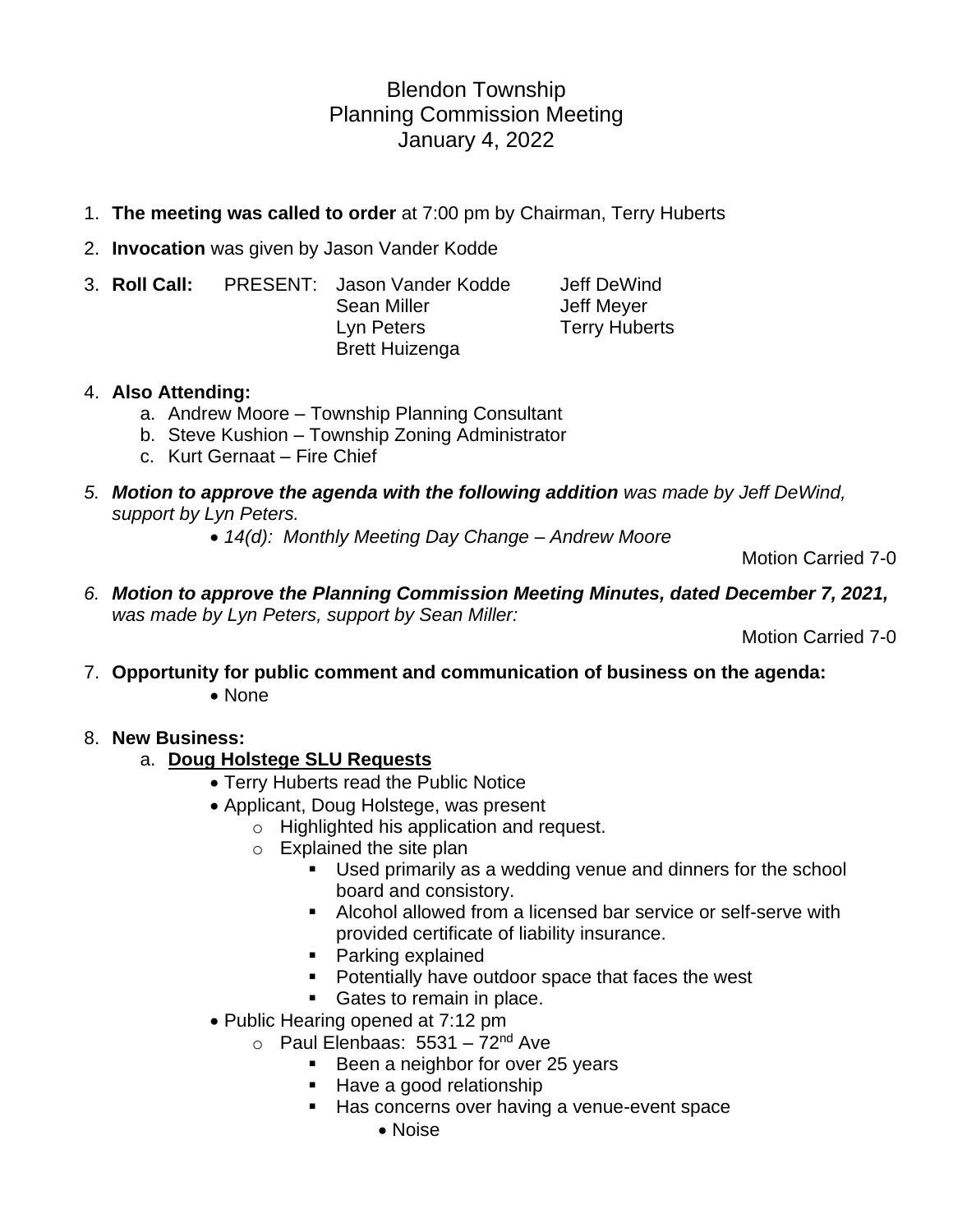- Weekends
- Traffic
- Public Hearing closed at 7:15 pm
- Township Planner, Andrew Moore, reviewed his staff report.
	- o Biggest concern being the 200' crop growing requirement.
	- o Other concerns:
		- Visual Screening
		- Neighbor Impact
		- Use of Kitchen
		- Site Lighting
		- Drainage
		- Capacity
		- Operation Hours
- Discussion ensued amongst the Commission
	- $\circ$  Miller Questioned whether this being an existing business does that affect issuing an additional SLU?
		- $\blacksquare$  In AG farm/greenhouse is a permitted use
		- Events are not a permitted use, therefore there is the need for the SLU for the events portion only.
	- $\circ$  Vander Kodde Not opposed to the request. However, he would like to make sure that we have clear – enforceable documents on record, and currently what is presented does not meet that requirement.
		- 200' crop growing requirement: when counting the adjacent acreage that is owned by the applicant the greenhouse meets the requirement, parts of the parking area and the bathroom building do not meet the requirement.
			- Offered options
		- **•** Driveways need more detail to ensure it can accommodate 2-way traffic and fire and emergency vehicles.
		- **Exterior Details:** 
			- Need information on lighting
			- Location of pedestrian entrances (doors)
		- Site Plan Details:
			- Visual Screening needs to be shown
			- Info on fencing and gate
			- Pedestrian walking paths
			- Needs to be dated by the engineer
		- Clarify with certainty:
			- Days of week
			- Hours of Operation
			- Months of operation
	- $\circ$  Peters Asked about the kitchen area shown:
		- Used for staging for the caterer
		- Used by the wedding party as an area for food and drinks prior to the event.
	- $\circ$  Huizenga questioned the venue size and season:
		- 150 Max
		- Likely limited to fall and early winter
			- Too hot in the summer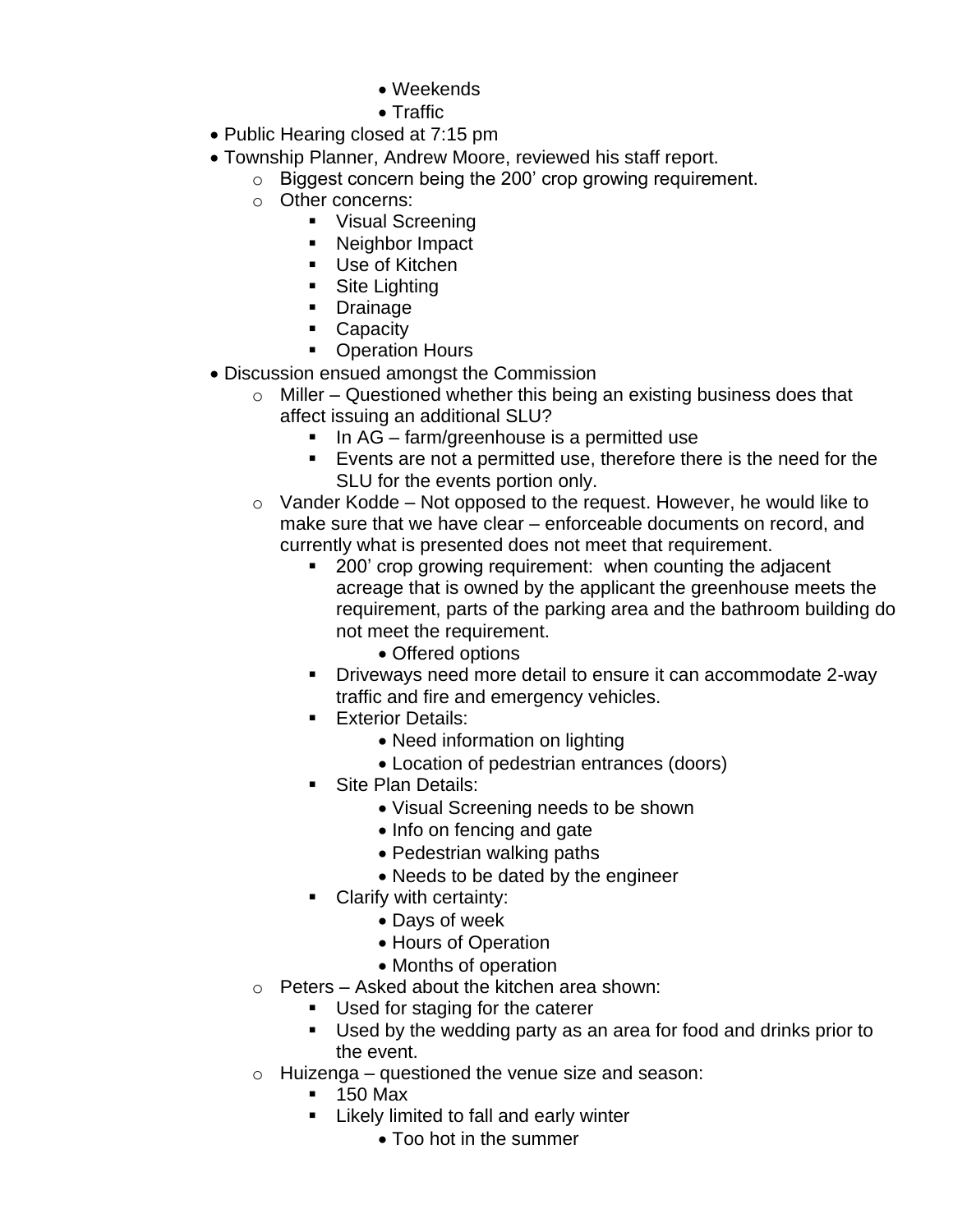- Greenhouse too busy in the late winter and spring.
- $\circ$  Miller encouraged the applicant that when submitting the details to plan what may be needed in the future, not just at the present time. This will keep the applicant from having to return to the Planning Commission to ask for amendments.
- $\circ$  Vander Kodde Stated the following:
	- Restroom building is within the 200' crop area and that a variance would be needed for the use of that building.
	- Asked for the zoning administrator to submit an interpretation for 'crop growing area;' does this mean there needs to be active agriculture or just a 200' setback that 'could be' used for AG?
- o Meyer Clarification on screening and the number of events allowed per year.
- o Chief Gernaat would need 18' of hardpack surface, or provisions for one-way traffic for emergency vehicles.
- *Motion to table the SLU request pending the following items:*
	- o *The Zoning Administrator's interpretation of the 200' crop growing area.*
	- o *Clarification on other like variances from the ZBA, i.e., Farmhaus Cider, Post Farm*
	- o *Decision to continue the process from the applicant. was made by Jason Vander Kodde, support by Brett Huizenga.* Motion Carried 7-0

## 9. **Old Business:**

# a. **Miedema-DeYoung Conditional (contractual) Rezone Request:**

• To remain tabled until the February meeting per the applicant's request.

## b. **Great Lakes Excavating:**

• Applicant will have a revised plan for February meeting.

## 10.**Updates of Ongoing Business:**

# **a. Township Board Meeting Minutes:**

- As submitted
- Highlighted by Jeff Meyer
- b. **Bonds and SLU:**
	- No Additions or changes

# c. **Master Plan Updates:**

• A joint 'working meeting' with both the Planning Commission and the Township Board is scheduled for January 11, 2022 @ 7:00 pm.

# 11.**Opportunity for public comment and communication of business not on the agenda:**

- Paul Elenbaas:  $5531 72<sup>nd</sup>$  Ave
	- $\circ$  Property to the east seems to be operating a sand mine gravel pit. Stated thousands of yards are being hauled off site.
	- o This was approved for an AG-R1 rezone for land splits last year.
	- o Zoning Administrator, Steve Kushion, will inspect and follow-up.

## 12.**Planning Commissioner Comments:**

• Huberts and Huizenga will be absent at the February meeting.